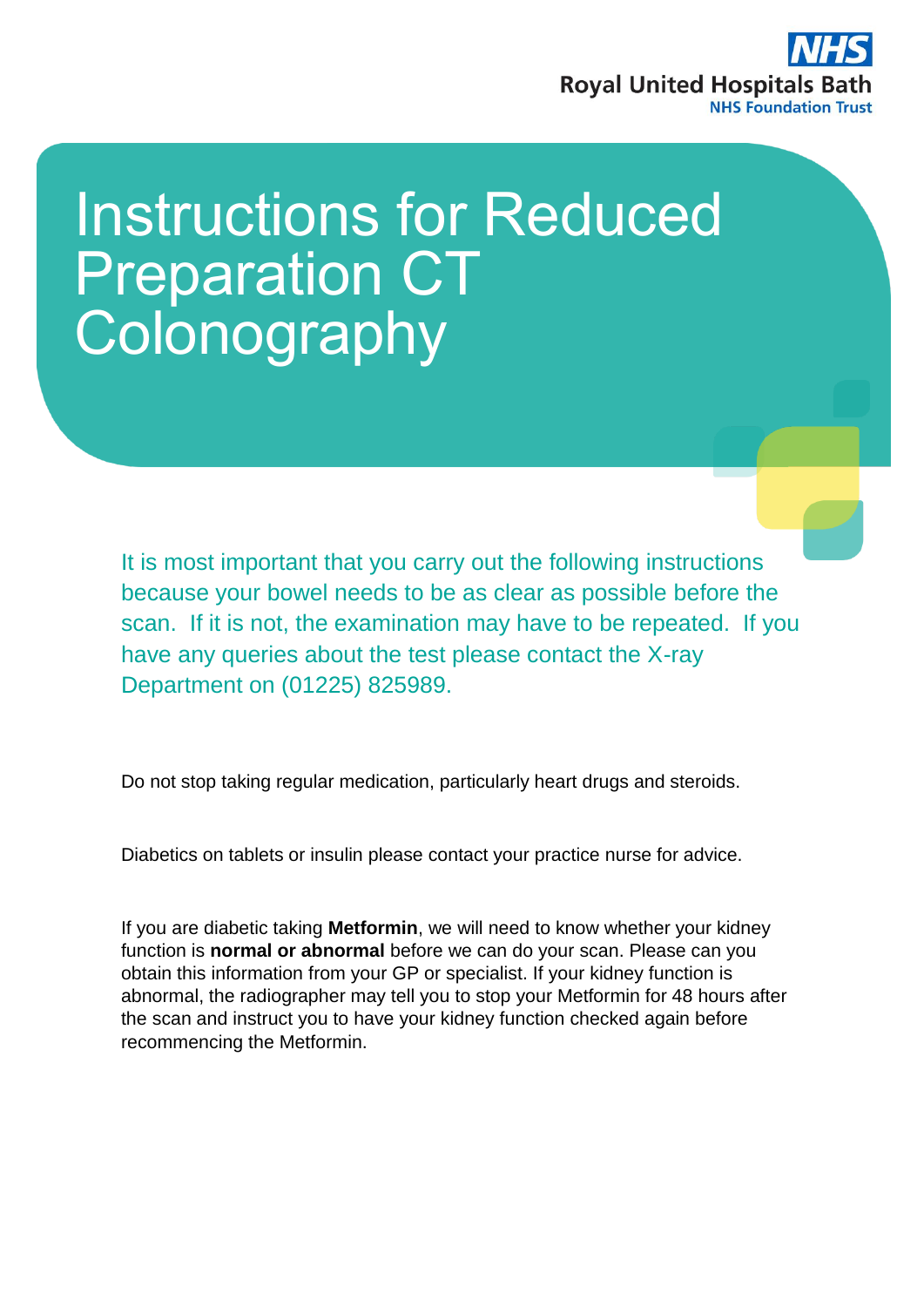# T

# **Gastrografin**

You should have received a bottle of Gastrografin to take as below.

Do **not** take the Gastrografin if you have:

- previously had an allergic reaction to intravenous contrast (x-ray dye injection)
- difficulty in swallowing
- an over active thyroid or Grave's disease

If so, please contact us on (01225) 825989.

Picolax and Gastrografin are strong laxatives and will cause diarrhoea. It is advisable to stay within easy reach of a toilet once you have taken them.

For female patients: If there is any chance of being pregnant please notify the department. If you take oral contraceptives the diarrhoea may reduce their effectiveness. Continue taking the oral contraceptives but use other precautions for the remainder of that cycle.

## **Three days before your scan:**

Stop taking iron tablets, bran or ispaghula (i.e. Fybogel® or Isogel®) if you take these.

## **The day before your scan:**

**Do not eat any solid food.** From now on, you may only take **fluids** including clear soups (e.g. strained chicken noodle soup, vegetable Bouillon), jelly, ice cream, custard, Complan drinks, Bovril and Oxo drinks, and water, squash, fizzy drinks, strained fruit juice, tea, coffee, Ovaltine, Drinking Chocolate, Horlicks

Drink as much tea or water as you like, but take at least 1/4 pint (150mls) of fluid every hour on the hour during the daytime.

At 8am: Drink half the bottle (50mls) of **Gastrografin** mixed with an equal amount of water. It may be flavoured with clear fruit juice or cordial.

At 4pm: Drink the second half of the bottle (50mls) of **Gastrografin** as above.

Remember to drink as much clear fluid as possible throughout the daytime.